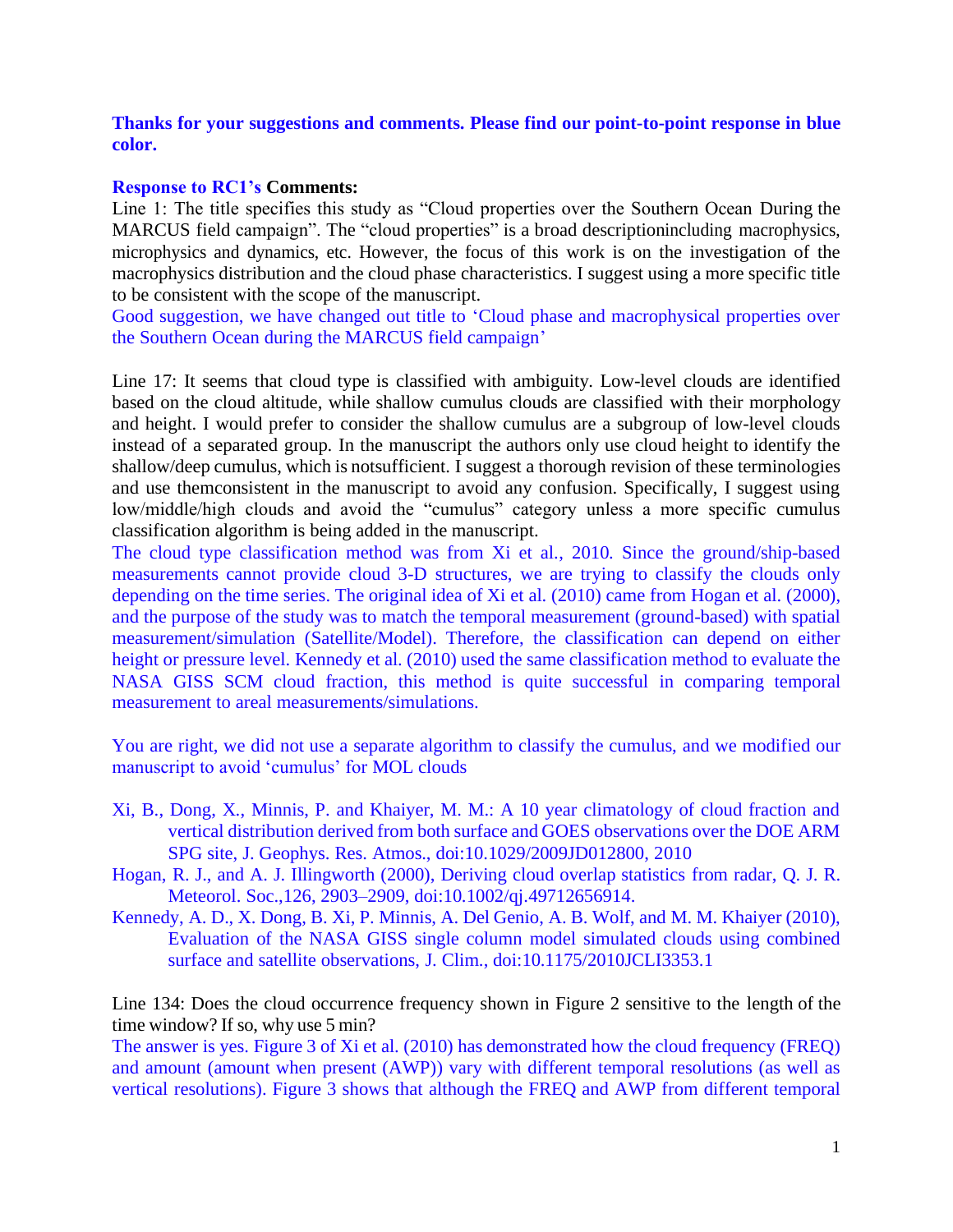resolutions have similarly shaped vertical distributions, the FREQ values increase and the AWP values decrease as the averaging period increases from 5 min to 6 h. However, the cloud fraction (CF= FREQ \* AWP) keeps a constant (the time has to smaller than the lifetime of each type, which will be hard to know unless we have satellite data available to match the areal measurement, like what we did to match the GOES 0.5-hour measurements in Xi et al., 2010).



Figure 3. Mean vertical distributions of (a) FREQ, (b) AWP, and (c) CF derived from the ARM radarlidar pair observations with a vertical resolution of 90 m and temporal resolutions of 5 min, 1 h, 3 h, and 6 h at the ARM SGP site, 1997-2006.

Line 188 also mentions the relative low cloud fractions compared to Satellite results is due to the inconsistent resolution. Adapting the wind speed from sounding, a reasonable "equivalent temporal resolution" of the surface-based radar may be obtained. For example, considering the windspeed as 10m/s, a 2-grid box(~200km) corresponding to approximately 5.5 hours of the radar observation (not considering the speed of ship). Thus, does the cloud frequency estimated from a longer time window is closer to the spaceborne results? I'm not suggesting performing a sensitive test for Fig.2, but just want to remind the authors that it is necessary to discuss this issue furthermore for the presented results to be better used for model validation, as the authors mentioned inthe introduction.

Yes, we added more discussions in the revision regarding to Figure 2 based on the conclusion in Xi et al. (2010).

Figure 1 of Xi et al. (2010) has illustrated the temporal-spatial CF comparison between ARM SGP ground-based and GOES satellite. We concluded that the 0.5-hr averaged ARM CFs agreed well with  $0.5^{\circ}$  GOES observations, while 4-hr averaged ARM CFs matched well with  $2^{\circ}$  GOES results.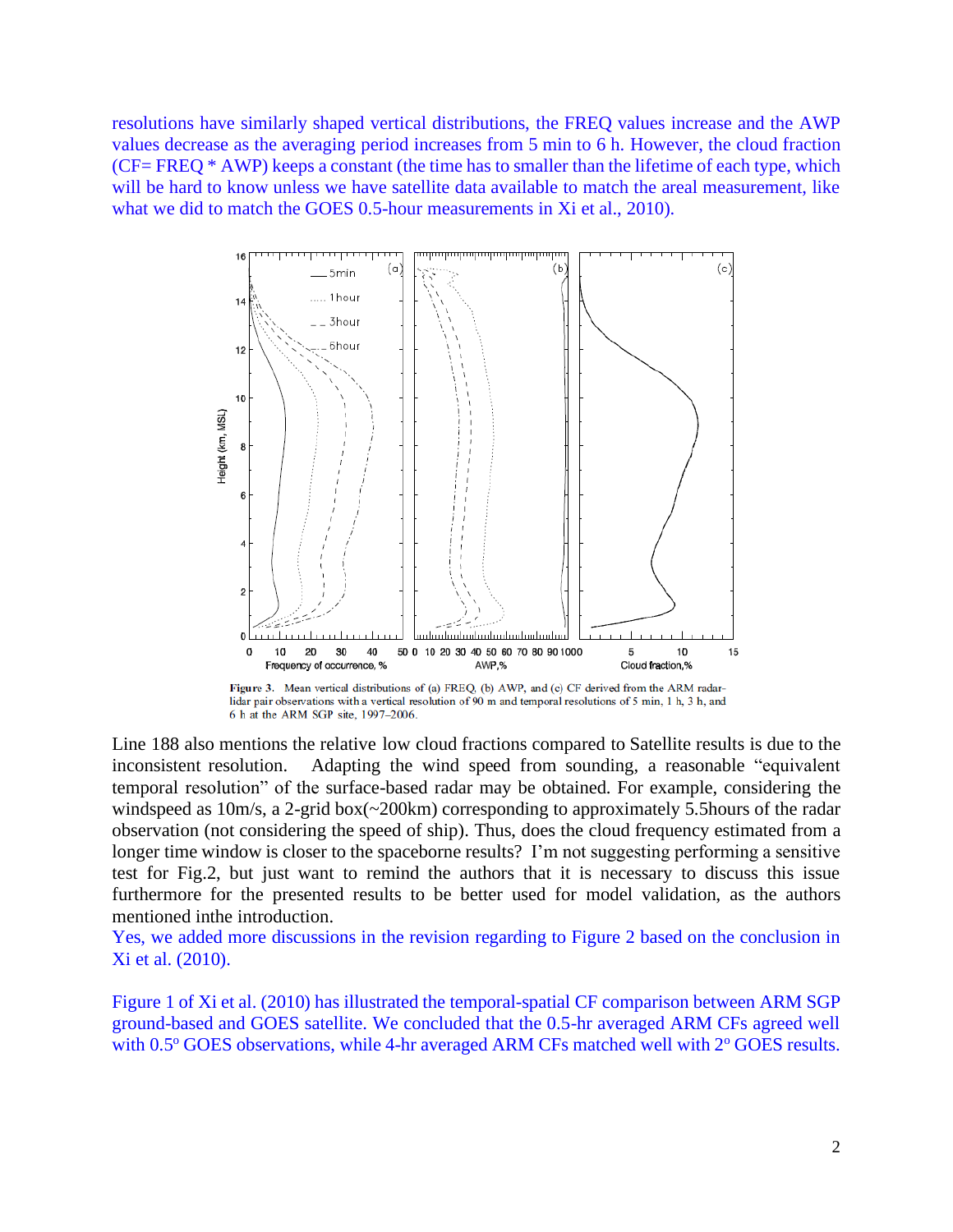

Figure 1. Dependence of (a) cloud frequency of occurrence (FREQ), (b) amount when present (AWP), and (c) cloud fraction (CF) on temporal resolutions of Atmospheric Radiation Measurement Program (ARM) surface radar-lidar observations during the period 1997-2006 and on grid boxes of satellite observations during the period from May 1998 to December 2006 at the ARM Southern Great Plains (SGP) site.

Line 200: How close? What is the specific CF from Listowski et al, 2019?

This statement is based on the comparison of the color bars of Figures 7  $\&$  9 in Listowski et al. (2019). The low clouds (below 3 km) are dominated in SON and DJF in this study compared to the Listowski et al. (2019) defined Weddell Sea sector (WSS) and Amundsen–Ross sector (ARS regions) in the SO, especially the ARS region is the MARCUS experiment domain.

Line 214: I also mentioned in the previous comment. The classified cloud type is solely based on cloud heigh, it is not clear why the MOL is related to shallow cumulus. Changed 'shallow cumulus' to MOL in this revision.

Line 215: Are you refereeing to occurrence frequency is higher? Yes, we rephrased the sentence for clarifying. Thanks.

Line 226: For Figure 3. Why use the deepest cloud thickness instead of the mean/median thickness? It is hard to interpret the thickness distribution in a statistical perspective as the deepest thickness may be the results of two "outliers" of the cloud in each group. Besides, I suggest using the box plot to present the results shown in Fig. 3b.

Thanks for the suggestion. The purpose of Figure 3b is to show where is mean cloud boundary for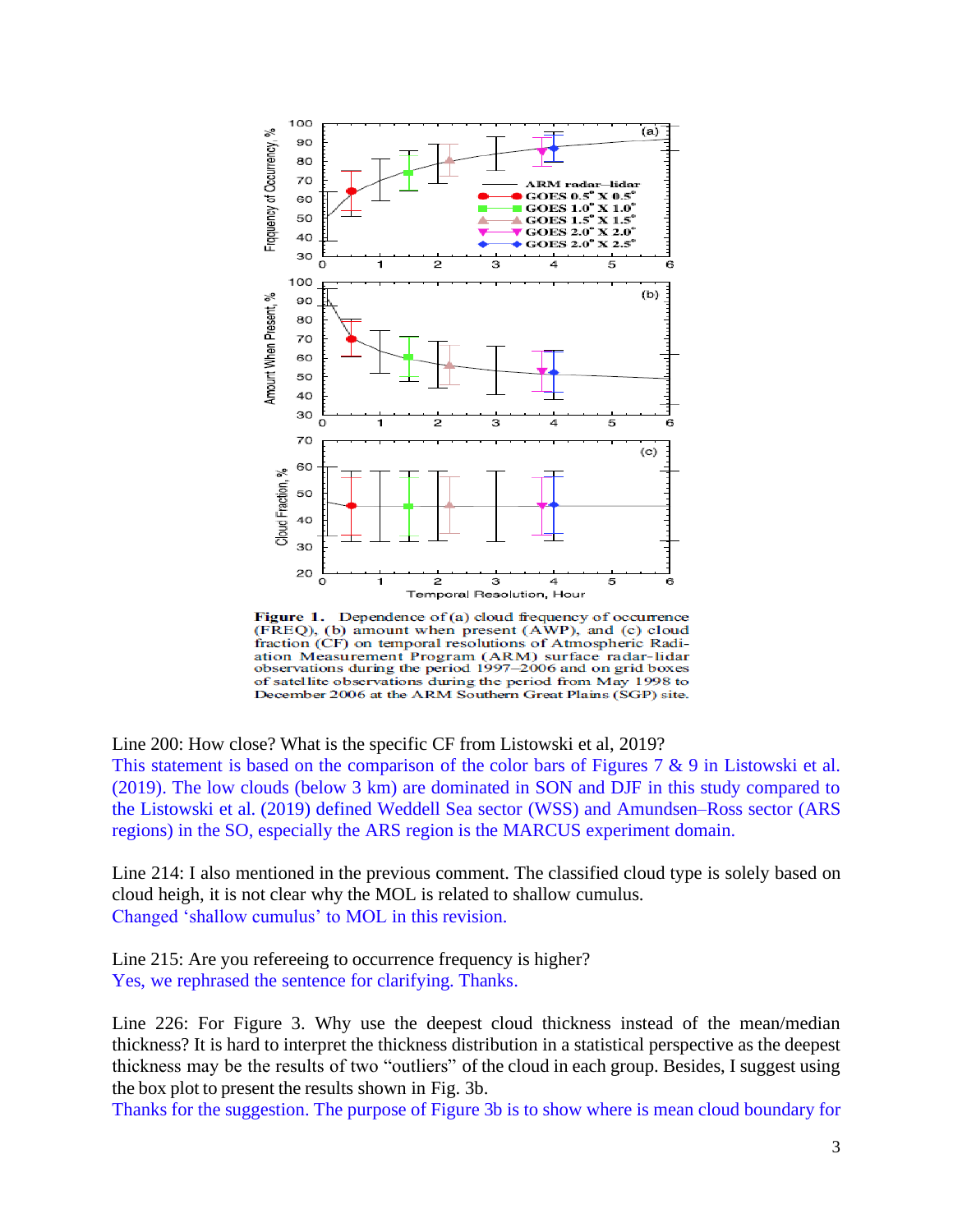each selected category. The bars in Figure 3b are the mean values listed in Table 2, that is, the mean thickness for each category except for HOL. The sentence is changed in the revision as: Figure 3b shows the vertical locations of different types of cloud layers, which represent the mean *H*top and *H*base listed in Table 2 for any type of cloud.

Line 232: How the stability is estimated and what is the value for NSO?

The stability is estimated by the LTS calculated from the potential temperature difference between the surface and 700 hPa based on the ERA-Interim reanalysis during the time periods when the low-level clouds appeared along the ship tracks. The boundary layer over NSO is relatively more stable than over SSO based on lower troposphere stability (LTS) analysis (12.2-15.32 K over NSO vs. 11.48-13.29 K over SSO).

Line 235: ...HGH and HOM peak "are" less than 10 g m<sup>-2</sup> Thanks, it is changed.

Line 241: Same as before, the shallow convective clouds are not clearly identified. You are right, we removed the 'shallow convective' MOL clouds.

Line 248: Table1: Compared to the mean LWP, the std (uncertainty) is too large and indicates the result is statistically insignificant. This may be due to the insufficient MWR observations being collected in the analysis. Have you considered the period when MWR is wet and thus the LWP retrieval becomes unreliable? The maximum LWP value (1937  $g$  m<sup>-2</sup>) seems too large to be accurately retrieved by MWR.

The max values of LWP from statistical method are much greater than what we used. We understand the wet dome may cause bias, and thus performed a sensitivity study in Tian et al., (2019) for shallow and deep convective clouds and concluded that the MWR retrieved cloud LWPs are reasonable as long as the rain rate  $<$  2 mm/hr, that is, the wet dome is insignificant for Rain Rate <2 mm/hr.

Tian, J., X. Dong, B. Xi, C.R. Williams, and P. Wu, 2019: Estimation of Liquid Water Path in Stratiform Precipitation Systems using Radar Measurements. Atmos. Meas. Tech. 12, 3743–3759, [https://doi.org/10.5194/amt-2018-388.](https://doi.org/10.5194/amt-2018-388)

Line 250: Does the "non-contiguous clouds" refers to multi-layer clouds? Yes.

Line 251-252: Please add the corresponding statistics in Table 1 to support this statement. In column 7 of Table 2, we include both single- and multi-layered statistics for the HML clouds.

Line 266: Same as before, I suggest using the mean cloud thickness instead of the "maximum" cloud thickness before making further statements.

We have explained the reasons to use the max cloud top and min cloud base in last question.

Line 288:290: What is the meaning of the "majority of WID?" Why not using the mean/median WID? What is the radar temporal resolution?

We did use in-site measurements to calculate the mean WID while ice particles present, which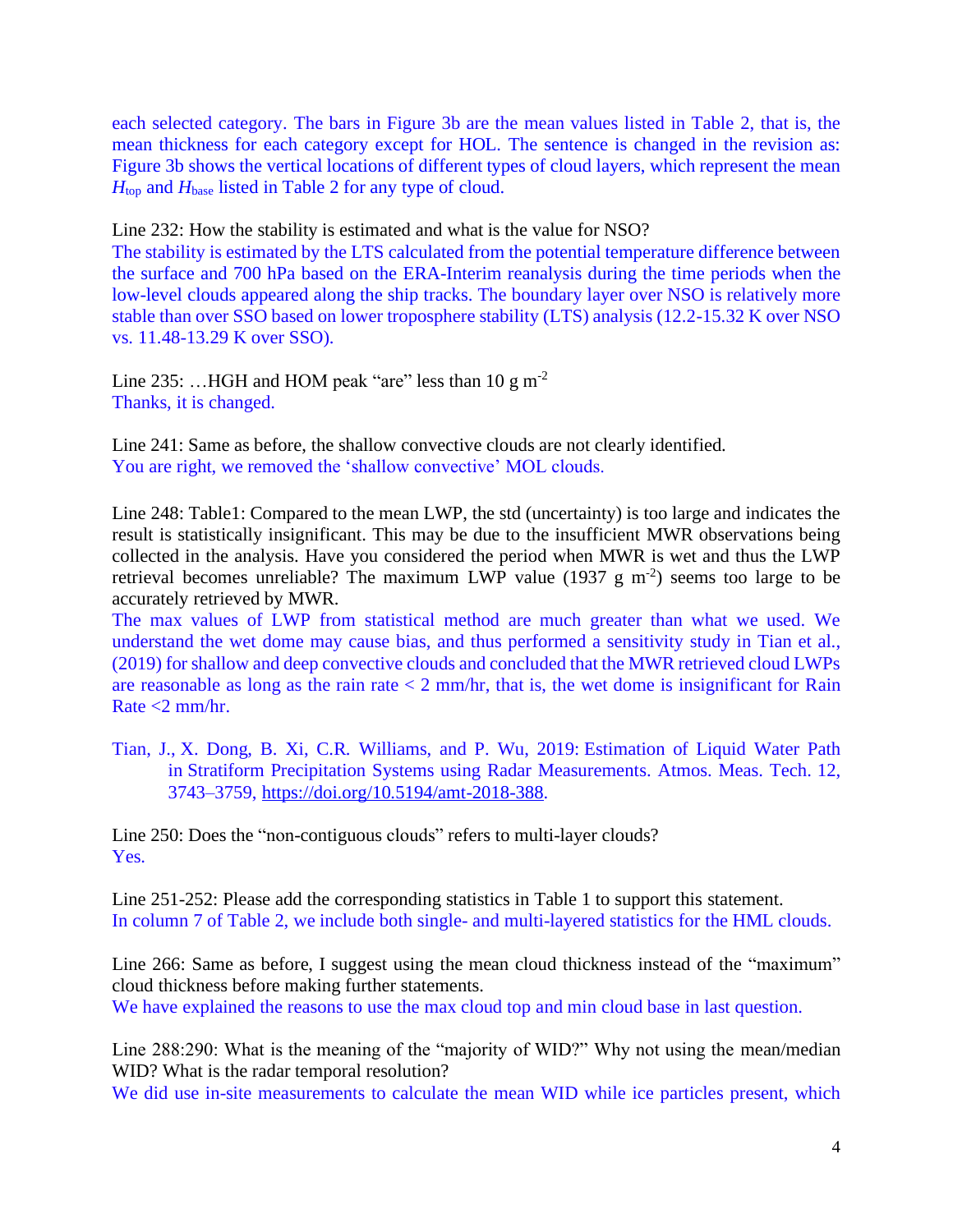value is 0.52 m/s. The reason using 'majority of WID' is that we have to determine the dominant phase in each 5-minute. Since not all the measurements have 10-s data, we have to process all the measurements into 5-minute resolution.

Line 292: And or "or"? Changed to 'or', thanks for catching our mistake.

Line 289L Any supporting information regarding on the chosen of 0.4m/s of WID? When the 2DS detected the ice particles, the WID from in-situ radar usually are  $>0.4$  m/s.

Line 288-Line 294: Please rephrase the description of the classification algorithm, which is not consistent with Figure 5. We revised Figure 5.

Line 293: LWP threshold (10 gm<sup>-2</sup>) from the manuscript and Figure 5 (20 g m<sup>-2</sup>) is not consistent. Thanks for catching our mistake, the figure 5 has changed to  $10 \text{ gm}^{-2}$ .

Line 305-310: Not quite understand why this analysis is helpful to validate the proposed classification algorithm.

We are trying to integrate all 1-s in-situ measurements into different temporal resolutions to mimic the radar observations. Since the in-situ cloud microphysical measurements can tell us the phase of the cloud, it allows us to see the percentage variations of cloud phase, by changing integration time of in-situ sampling to mimic what the radar may observe the cloud for each range volume.

Line 315: I cannot tell the backscatter difference for Fig.6e, please adjust the color bar range to make the figure more distinguishable. Also, the backscatter unit is missing. We add the unit and replot it.

Line 321-323: From Fig. 6c, the identified ice period from radar around 22 UTC corresponding to low LDR value in Fig 6.d, which seems contradictory to this statement. In the revised plot, Fig. 6d clearly shows  $LDR > 0.1$  for both mixed-phase and ice clouds.

Line 337-339: It is necessary to present the SOCRATES results if this can further support the classification output. One thing should be considered for the onboard radar is that the Doppler spectrum width may be much higher than the surface-based radar as for the enhanced Doppler spectrum broadening caused by the moving of aircraft.

Thanks for the suggestion, we did include the SOCRATES analysis in Table 2b. We talked the Doppler effect in our ATMO physics classes and understood that it is relative to movement in the same direction. We also did some research to use ARM ground-based observed Doppler velocity and spectrum for retrieving cloud microphysical properties (Fig. 3 of Tian et al., 2019; Wu et al., 2020). In this study, the onboard radar sends the signals (assuming the time of transmitted and received signals is short enough comparing to aircraft speed) in the perpendicular to the movement of the aircraft, that is, there is no relative movement between radar signals and clouds. So we are not sure how we can quantitatively estimate the Doppler broadening in this study. Please let us know if you have more suggestions on the order of magnitude. Thanks.